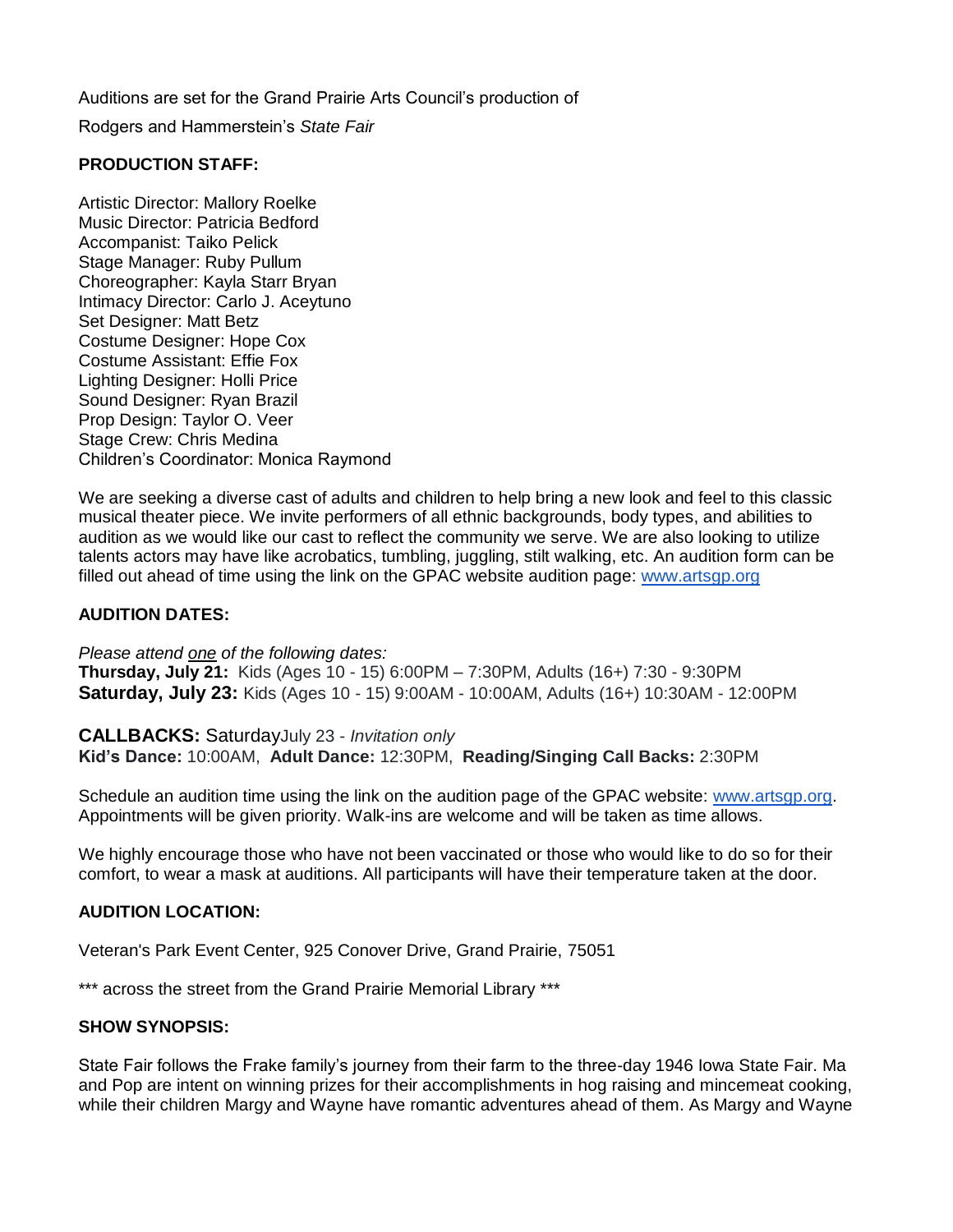find love and heartbreak on the midway, they discover what they find most important. This show features an Academy Award-winning score, including the hit song, "It Might as Well Be Spring."

## **AUDITION WILL INCLUDE**

**MUSIC:** Please prepare a golden age musical theater song or a song in the style of the show. You may audition with a song from the show. Pianist and bluetooth speaker will be provided. Please bring music in the correct key and no tracks with backing vocals or acapella auditions.

**COLD READ**: from the Script. Sides will be provided when you arrive.

**DANCE:** Dancing will be done at the callbacks on Saturday, July 23 by invitation only, If you have any skills like stilt walking, juggling, tumbling, etc, please be prepared to showcase these abilities at dance call and bring any gear/items that may assist you in doing so.

**Note:** A video of the required dance call will be posted on the GPAC website on Monday, 7/18. While the combination will still be taught at dance call, it is recommended you familiarize yourself with the dance ahead of time.

**REHEARSALS:** Begin Monday, July 25 at 7:00 PM. Rehearsals generally run Mondays - Thursdays, 7:00 PM - 10:00 PM & Saturdays/Sundays as needed. Children may be called as early as 6:00 PM for rehearsal in order to get them out earlier on school nights.

A tentative calendar will be available at auditions. Please be sure to list ALL conflicts on your audition form, including days we do not specify we have rehearsals. Rehearsals are at GPAC's rehearsal space at the Veteran's Park Event Center and move to the Uptown Theater two weeks before the show opens.

## **PERFORMANCES:**

September 15 (Preview Night) at 8:00PM September 16 at 8:00PM September 17 at 8:00PM September 18 at 2:00PM September 23 at 8:00PM September 24 2:00PM & 8:00PM September 25 at 2:00PM (Followed by Strike)

**COVID19 Protocol Agreements:** All cast and crew will be expected to follow Covid19 protocols set forth by the Grand Prairie Arts Council in agreement with Grand Prairie Parks, Arts & Recreation. This includes potentially wearing masks when deemed necessary and daily temperature checks. GPAC will be frequently updating Covid protocols as the CDC updates safety recommendations.

# **CHARACTER DESCRIPTIONS**

## **PRINCIPLE CHARACTERS**

**\*** = *Indicates roles that require staged intimacy including but not limited to kissing*

**[Wayne Frake](https://stageagent.com/characters/2941/state-fair/wayne-frake) (Baritone/Age 18+) \* -** The bright-eyed son of Mr. and Mrs. Frake. Wayne has been dating Eleanor, who can no longer accompany him to the State Fair. When Wayne becomes hopelessly enamored on the Midway, he questions everything around him and risks it all for a singer named Emily. Needs to be a solid mover, but dance skills are a plus!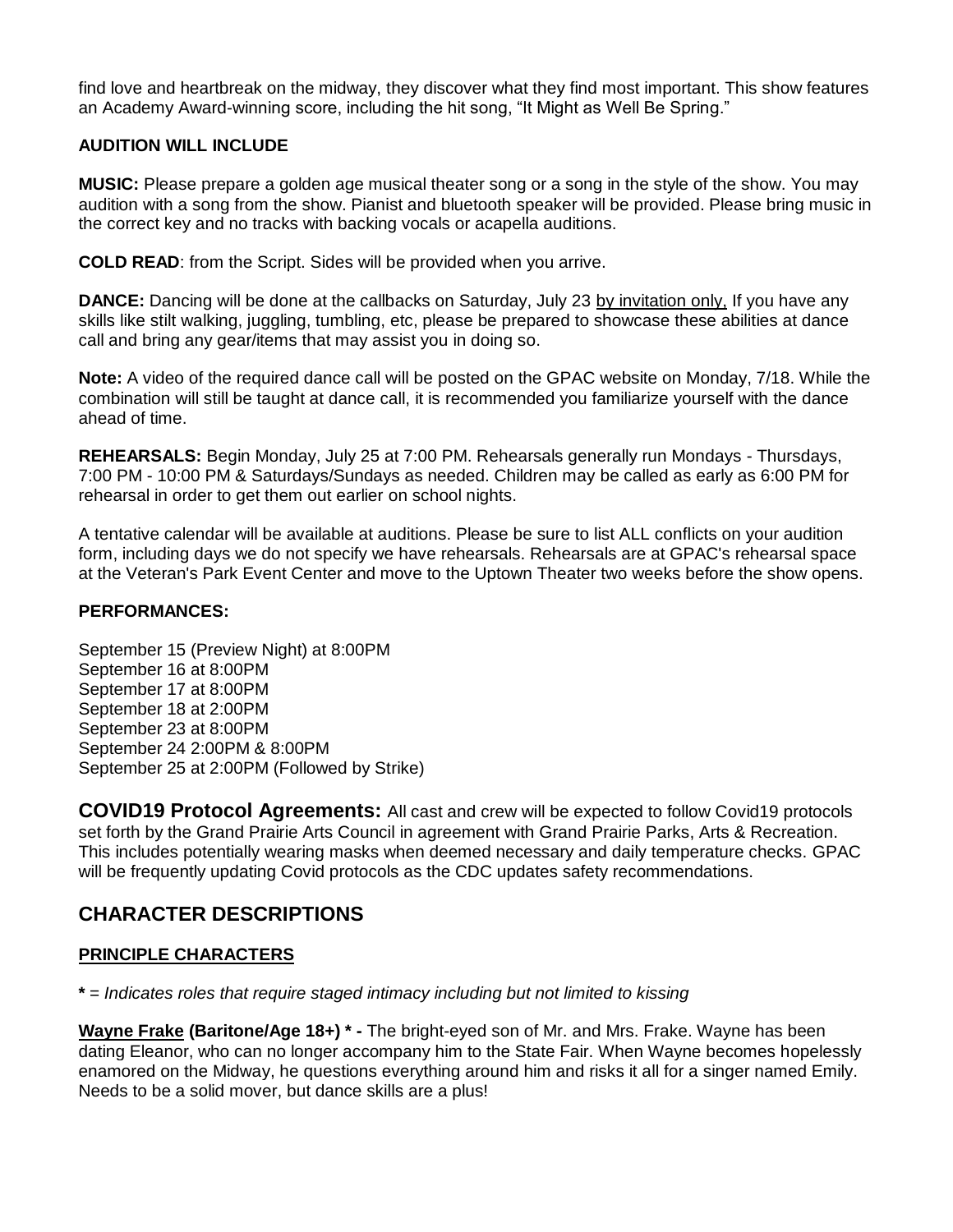**[Margy Frake](https://stageagent.com/characters/2939/state-fair/margy-frake) (Mezzo-Soprano/Age 17+) \* -** The Frakes' daughter, who has just completed high school. She has a hometown boyfriend, Harry, but she doesn't know if she can settle down to the life he offers her. While at the State Fair, she meets Pat Gilbert and falls in love with him, even though he's a "man of the world". Looking for a balance of sweet, yet strong willed in this character and a solid dancer.

**Abel Frake (Bass/to play age 40+**) \* - An Iowa farmer who is very proud of his pig, whom he hopes will win Grand Champion at the State Fair. He is a loving family man and truly enjoys the fair.

**Melissa Frake (Alto/To play age 40+) \*** - Abel's wife, and the mother of Margy and Wayne. She is determined to win best pickles and best mincemeat at the State Fair (and beat Mrs. Metcalf who has won these honors multiple years).

**[Emily Arden](https://stageagent.com/characters/2946/state-fair/emily-arden) (Mezzo-Soprano/Age 20+) \* -** A sophisticated woman who appears out of nowhere to defend Wayne at the fair. She turns out to be a traveling singer who has dreams of making it big. Wayne falls for her (even though he has a girlfriend at home). Looking for a solid belter with rich vocal qualities who can also move/dance well.

**Pat Gilbert (Tenor/Age 20+) \*** - A newspaper reporter and "man of the world" whom Margy meets at the State Fair and falls in love with. He is charming and a solid dancer - tapping is plus!

**Harry (Age 17+)** - Extremely earnest young farmer, absolutely devoted to Margy; a role with comical attributes, but also sincere in love for Margy and farming profession and community.

**Charlie:** A newspaper photographer who travels with Pat Gilbert.

**Gus:** The Frakes' hired hand at their farm.

**Dave Miller:** The local storekeeper, who makes a bet with Abel that things will not go well for the entire Frake family at the Iowa State Fair.

**Mrs. Edwin Metcalf:** Mrs. Frake's primary competition in the cooking competitions - and she always wins!

**Lem, Clay, & Hank -** Local farmers who sing a quartet with Able. Must be able to hold tight harmonies.

**Fairtones (Any Gender)** - Emily Arden's back up dancers/singers. Must be able to hold tight harmonies and strong dance skills are a plus!

**Vivienne & Jeannie** - Featured singers/dancers who are performers at the fair. **Mr. Heppenstahl -** The head judge at the State Fair who judges pickles, mincemeat, etc.

**Violet (Child)** - The sassy daughter of the chief of police who does the jitterbug with Pat. Must be able to move well, true dancing skills are a plus!

**The Chief of Police** - The chief of police who patrols the grounds.

**The Fair Announcer -** Makes announcements throughout the fair over the P.A. system (this part is offstage).

**Uncle Sam** - A "Big Tex" like mascot who welcomes guests to the fair. Stilt walking abilities are a plus!

**Additional Ensemble Roles:** Ensemble Children, Carnival Barkers, Vendors, Roustabouts, Fairgoers, Judges, Bartenders, Carnies, Fair Performers, Featured Dancers